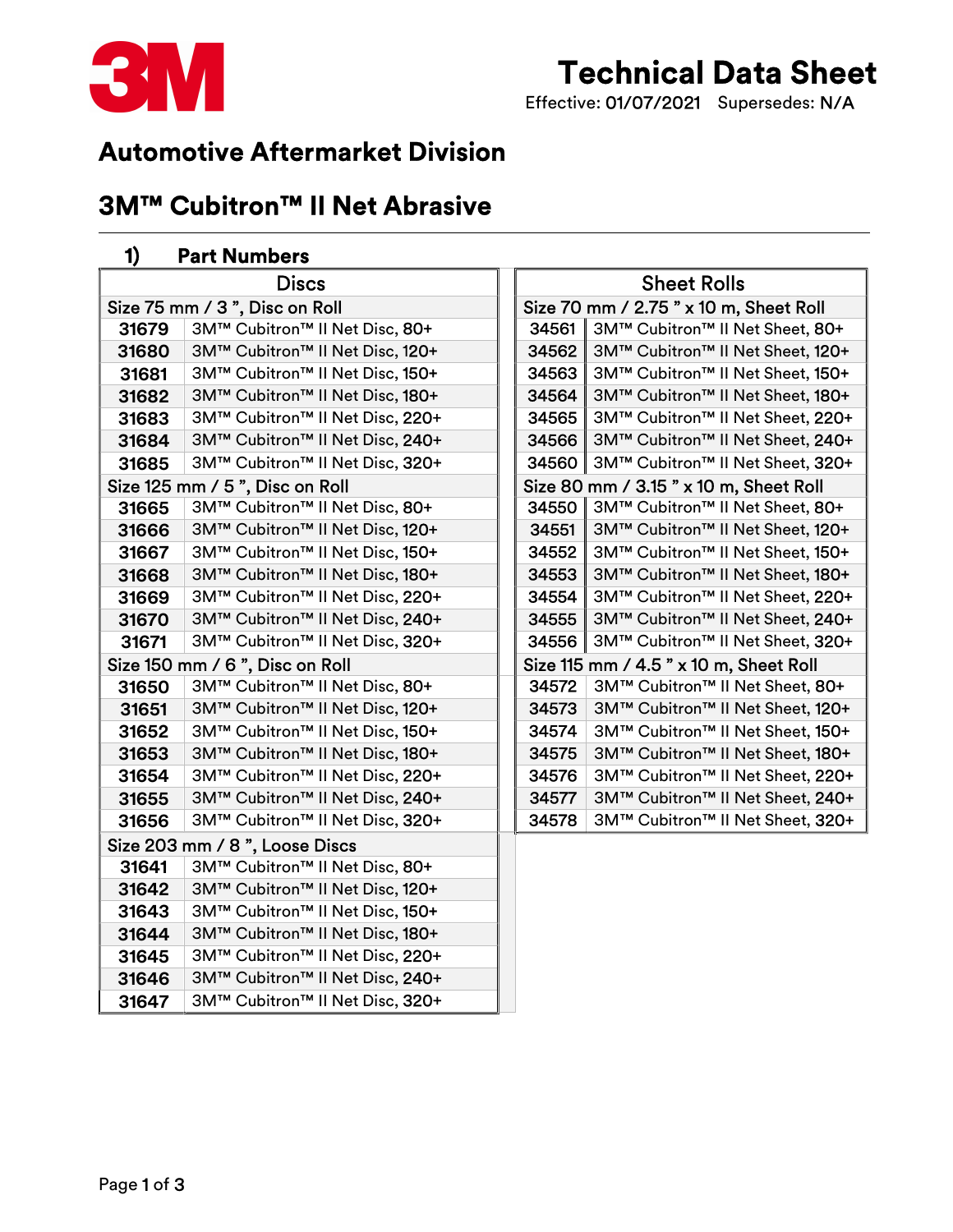

# Technical Data Sheet

Effective: 01/07/2021 Supersedes: N/A

#### 2) Description and Applications

High performance net abrasive designed for use with a DA sander (or on a block). Product has excellent initial and sustained cut for use on clear coats, paint, primer, filler, and plastics. Product designed to maximise extraction efficiency, when used with a dust extraction system.

| Grade  | <b>Applications</b>                                                                                    |
|--------|--------------------------------------------------------------------------------------------------------|
|        | General stock removal- Paint, Filler, Putty etc                                                        |
| $80+$  | Used to clean the repair area and remove all loose paint particles or rust.<br>Initial filler shaping. |
| $120+$ | Used to clean the repair area and remove all loose paint particles or rust.<br>Filler sanding.         |
| $150+$ | Used to clean the repair area and remove all loose paint particles or rust.<br>Filler sanding.         |
| $180+$ | Feather edge around the repair area.                                                                   |
| $220+$ | Feather edge around the repair area.                                                                   |
|        | Surface refinement.                                                                                    |
| $240+$ | Surface refinement.                                                                                    |
|        | Filler shaping.                                                                                        |
|        | Levelling stone chips before repair.                                                                   |
| $320+$ | Remove texture from primer surface.                                                                    |
|        | Final featheredging and refinement before primer application (Disc on Dual Action sander)              |
|        | E-coat sanding.                                                                                        |

#### 3) Physical Properties

Backing: Net with integrated loops Mineral: 3M™ Precision Shaped Grain and Aluminium Oxide blend Bonding: Resin Bond, Pattern Colour: Purple Grades: 80+ to 320+

#### 4) Directions for Use

Product can be used on a tool or by hand. Product should be used dry. For best results use in combination with a dust extraction system. Product does not require specific hole alignment, unlike traditional 15-hole discs.

#### 5) Storage

It is recommended that all Coated Abrasive Products should be stored at constant levels of temperature and humidity within the ranges of 18-22°C, 50-65% RH. They should be kept away from damp (or cold) walls, windows or floors to avoid possible moisture absorption. Equally storage adjacent to heat sources e.g. steam pipes, radiators, hot air ducts, ovens, etc. should be avoided. Product is best stored in original packaging until ready for use. Shelf Life indefinite under these conditions.

### 6) Safety

Whenever possible, sanding should be carried out in a well-ventilated area and it is strongly recommended that suitable goggles, dust mask and gloves are worn. Pads should not be modified in any way. They should be used only in their original size and shape, as supplied.

3M™ Cubitron™ II Net Abrasives are designed FOR PROFESSIONAL INDUSTRIAL USE ONLY.